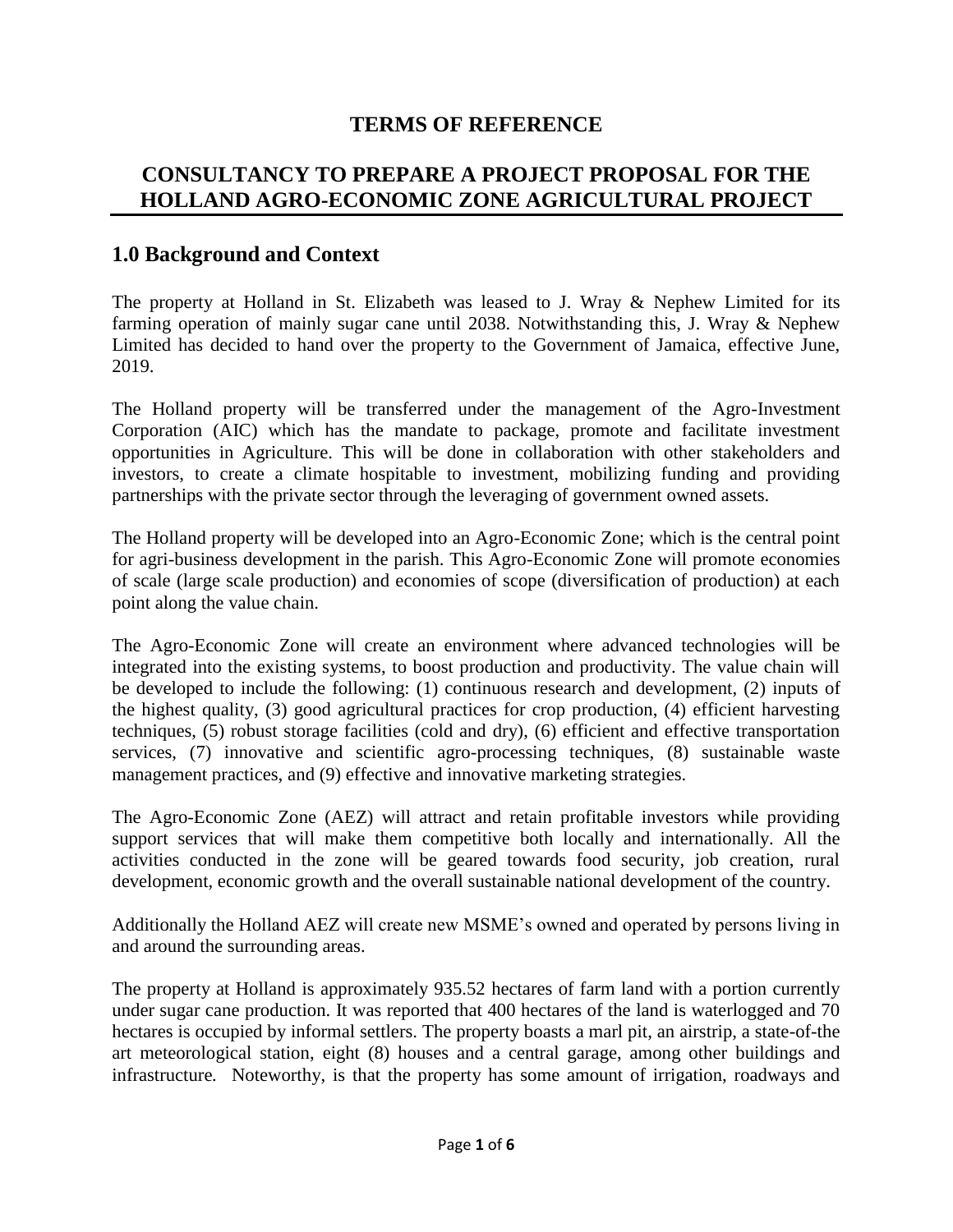drainage in place. It was reported, that the property is below sea level, with both Black and YS flowing through.

The general purpose of this project is to create an AEZ which will create employment, new industries and MSME's, expand agricultural production, introduce climate smart agriculture and technologies and provide a fully integrated value chain system.

Conceptually, the project entails the following:

- 1. The drainage infrastructure improvement;
- 2. The improvement of irrigation system;
- 3. The security of the property, infrastructure, implements, among others.
- 4. The establishment of Global Gap facilities including packaging houses, cold storage
- 5. The provision of renewable energy sources
- 6. The sub-division of lands to potential investors and farmers
- 7. Market-driven Production
- 8. Training and Capacity building for investors and farmers.

The objective of the project is to empower the beneficiaries to fulfill the government's mandate of increasing agricultural investments and to contribute to economic growth and development, import substitution and employment generation by creating and implementing an agro-economic zone at Holland in St. Elizabeth.

The specific objectives of are:

- 1. Fully utilize the 935.52 hectares of farm land in Holland in efficient agricultural production to realize the economic prospects for growth of the sector.
- 2. To create direct employment for 200 farmers/investors.
- 3. To create indirect employment for 400 farmer workers and approximately 50 construction workers.
- 4. Advance/ increase the income of small farmers by 20% over a period of 4 years year.
- 5. Create a facility that will enable greater production and export of local agricultural produce.
- 6. Creation of a completed agricultural facility that fully utilizes the value chain
- 7. To provide and improve market access in the project area by 15%.

## **2.0 Assignment Objectives**

The objective of this consultancy is to conduct, over 50 man days, technical, economic and financial analysis of the Holland Agro-Economic Zone Agricultural Project and produce the full project proposal for submission to PIMSEC.

# **3.0 Scope of work for the Technical Expert(s)**

The main activities to be undertaken by the technical experts include the following:

- Consult with key stakeholders for information on and inputs in proposed project idea;
- Conduct situational analysis;
- Conduct crop production analysis, including land capability project area, and planned production analysis.
- Conduct market analysis;
- Conduct options analysis and identify the most technically feasible options;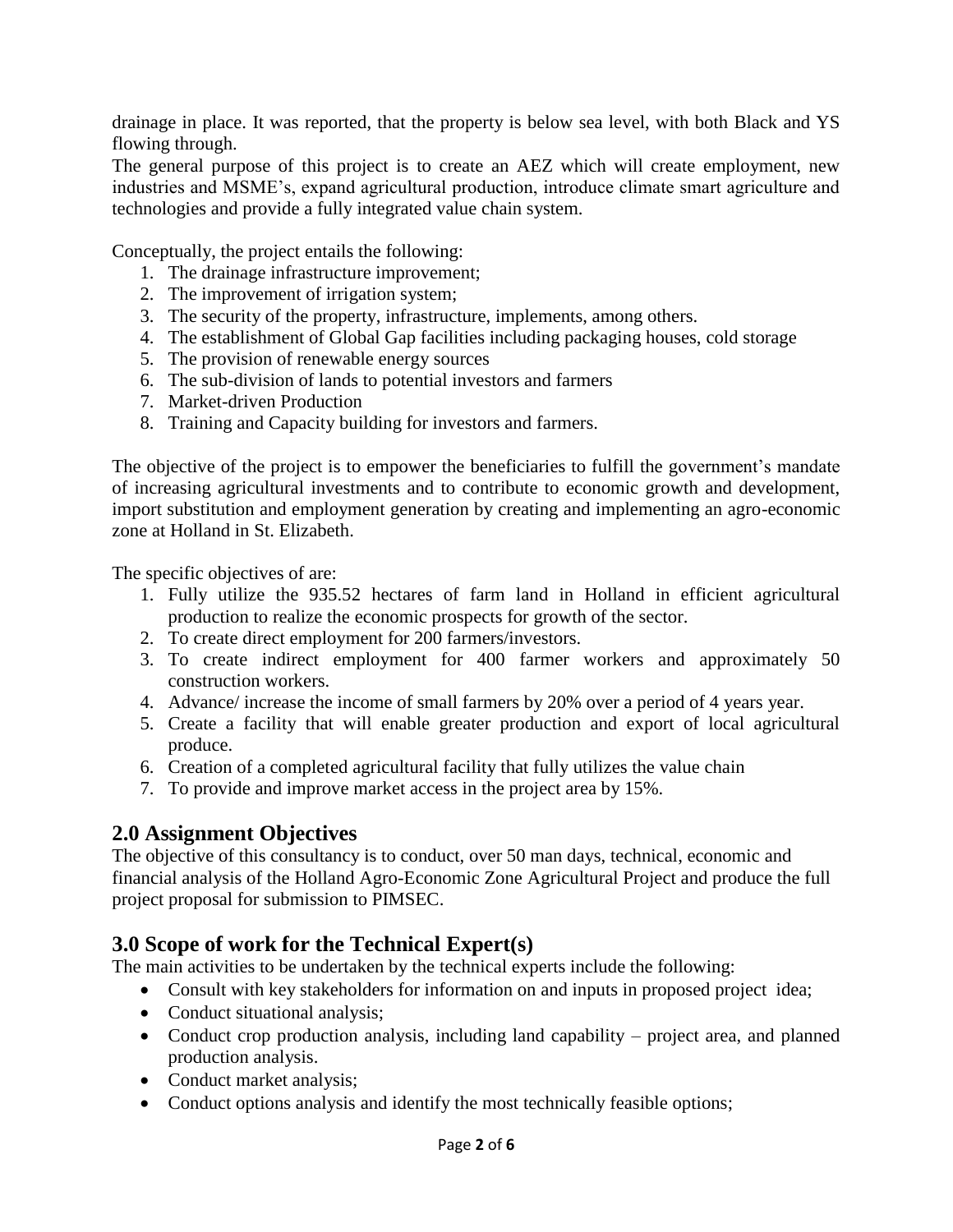- Conduct environmental (technical and economic) impact assessment report;
- Prepare initial draft of (a) Marketing Plan and (b) technically feasible and sustainable project proposal based on available and relevant technical information ;
- Conduct risk assessment and outline risk management strategies;
- Develop project management options and structure;
- Develop project capital & operating costs; projected revenues, financing plan and cash flow projections;
- Conduct financial, economic and sensitivity analyses of the project;
- Present draft proposal to MICAF and other key Stakeholders for review ;
- Organize a participation workshop involving all stakeholders to formally receive their feedback and inputs ;
- Prepare advanced final draft of full project proposal, including feedback from stakeholder participation workshop;
- Complete PIMSEC Project Proposal Template;
- Submit advanced final draft of full project proposal, as well as the completed PIMSEC Project Proposal Template to the MICAF;
- Submit final draft of full project proposal and completed PIMSEC Project Proposal Template to the MICAF after making any adjustment required by MICAF;
- Submit full proposal and completed PIMSEC Project Proposal Template/Form to the PIMSEC.

| #  | <b>Key</b>          | <b>Description of Task</b>          | <b>Milestones</b>     | $%$ of          |
|----|---------------------|-------------------------------------|-----------------------|-----------------|
|    | <b>Deliverables</b> |                                     | (working days)        | <b>Contract</b> |
| 1. | Inception           | Develop situation report, work      | 5 days after signing  | 20%             |
|    | Report              | plan, and detailed<br>outline of    | of contract           |                 |
|    |                     | methodology.                        |                       |                 |
|    |                     | Review of Inception Report          | 5 days                |                 |
| 2. | Technical           | Undertake site visits, conduct      | 25 days after signing |                 |
|    | Assessment          | workshops, interview relevant       | of contract           |                 |
|    |                     | stakeholders, conduct the           |                       |                 |
|    |                     | necessary data analysis, as well as |                       |                 |
|    |                     | market analysis.                    |                       |                 |
| 3. | Interim             | Prepare and present an interim      | 32 days after         |                 |
|    | report              | report which should entail, but not | signing of contract   |                 |
|    |                     | limited to, the following:          |                       |                 |
|    |                     | Initial draft of the                |                       |                 |
|    |                     | marketing plan and                  |                       |                 |
|    |                     | analysis of the technical           |                       |                 |
|    |                     | feasibility of the project.         |                       |                 |
|    |                     | Estimates of the economic,          |                       |                 |
|    |                     | financial, social costs and         |                       |                 |
|    |                     | benefits of the project.            |                       |                 |
|    |                     | Report on the risk                  |                       |                 |

## **4.0 Proposed Breakdown of tasks with timelines**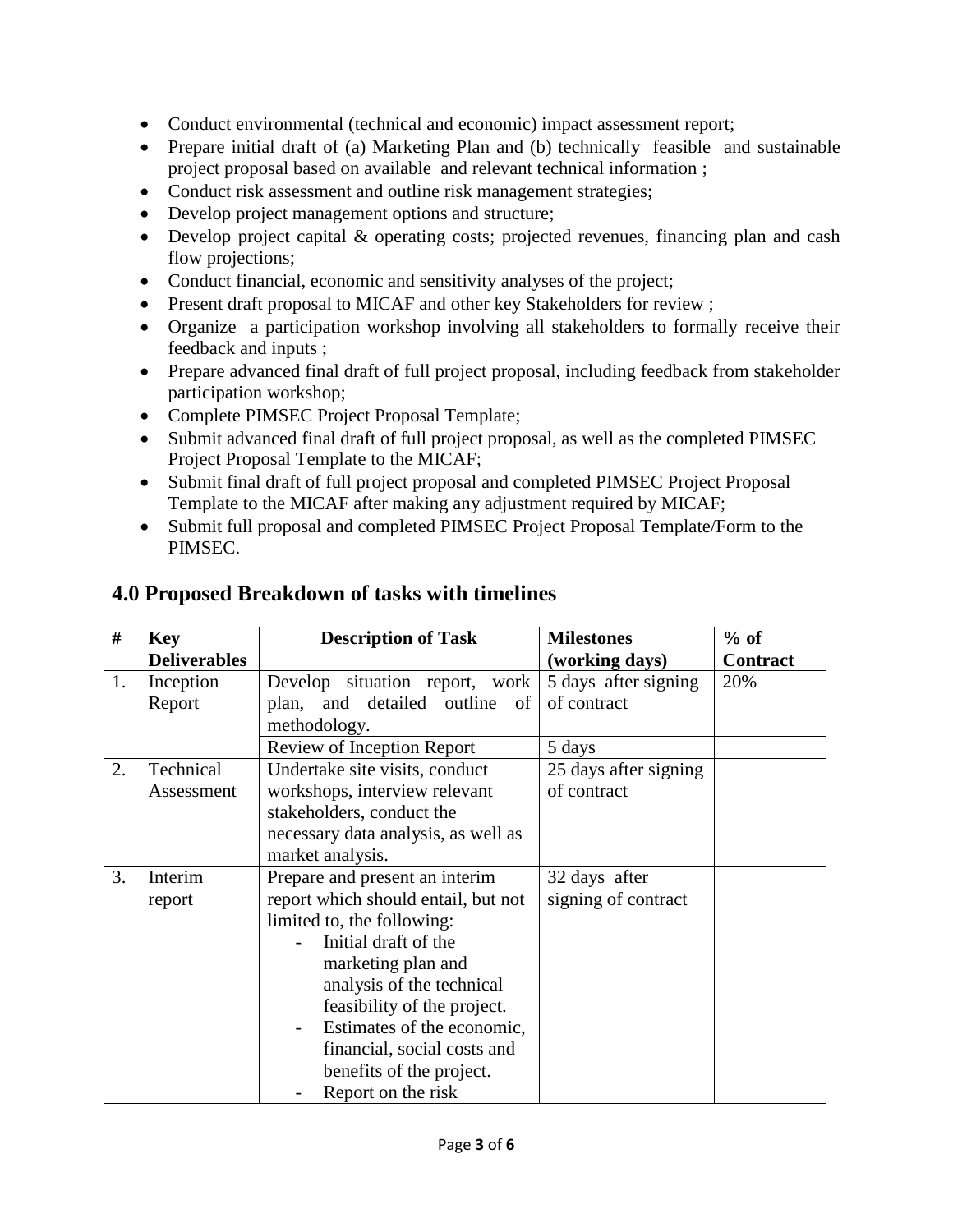|                  |                                                                                | assessment and project<br>management options and<br>structure of the project and<br>The environmental impact<br>assessment.                                                                                                                                                                                                                               |                                       |     |
|------------------|--------------------------------------------------------------------------------|-----------------------------------------------------------------------------------------------------------------------------------------------------------------------------------------------------------------------------------------------------------------------------------------------------------------------------------------------------------|---------------------------------------|-----|
|                  |                                                                                | Review of Interim Report by<br><b>Stakeholders</b>                                                                                                                                                                                                                                                                                                        | 5 days                                |     |
|                  |                                                                                | Incorporate feedback into Interim<br>Report                                                                                                                                                                                                                                                                                                               | 39 days after signing<br>of contract  |     |
| $\overline{4}$ . | <b>Draft Project</b><br>Proposal and<br>Completed<br><b>PIMSEC</b><br>template | Prepare and present a draft project<br>proposal report, including<br>technical, financial and economic<br>analyses for submission to the<br>Permanent Secretary of MICAF<br>and other key stakeholders. The<br>Proposal should clearly identify<br>the most feasible project options $\&$<br>design; marketing, financing and<br>implementation strategy. | 54 days after signing<br>of contract  | 50% |
|                  |                                                                                | Review of draft project proposal<br>by Stakeholders;                                                                                                                                                                                                                                                                                                      | 10 days                               |     |
|                  |                                                                                | Organize and lead stakeholder<br>participation workshop;                                                                                                                                                                                                                                                                                                  | 67 days after signing<br>of contract  |     |
|                  |                                                                                | Update draft project proposal and<br>PIMSEC Proposal template                                                                                                                                                                                                                                                                                             | 70 days after<br>signing of contract  |     |
| 5.               | Project<br>Proposal and<br><b>PIMSEC</b><br>Template                           | Project Proposal submitted to the<br>Permanent Secretary of MICAF,<br>for onward transmission to the<br>PIMSEC.                                                                                                                                                                                                                                           | 70 days after signing<br>of contract. | 30% |
|                  |                                                                                | Review & Acceptance of<br>Documents by MICAF &<br><b>PIMSEC</b>                                                                                                                                                                                                                                                                                           | 10 days                               |     |

# **5.0 Consultant Qualifications, Skills Experience and Competencies**

The consultant is expected to have;

- a) A Master's degree in agricultural economics, agri-business or related discipline
- b) Specialize training in project planning and or economic cost/benefit analyses
- c) Over ten (10) years' experience in conducting feasibility analyses for complex development projects.
- d) S/he should have mmore than 10 years' of professional experience in the preparation of project proposals and at least five (5) years' experience in the design, appraisal and/or implementation of agricultural projects.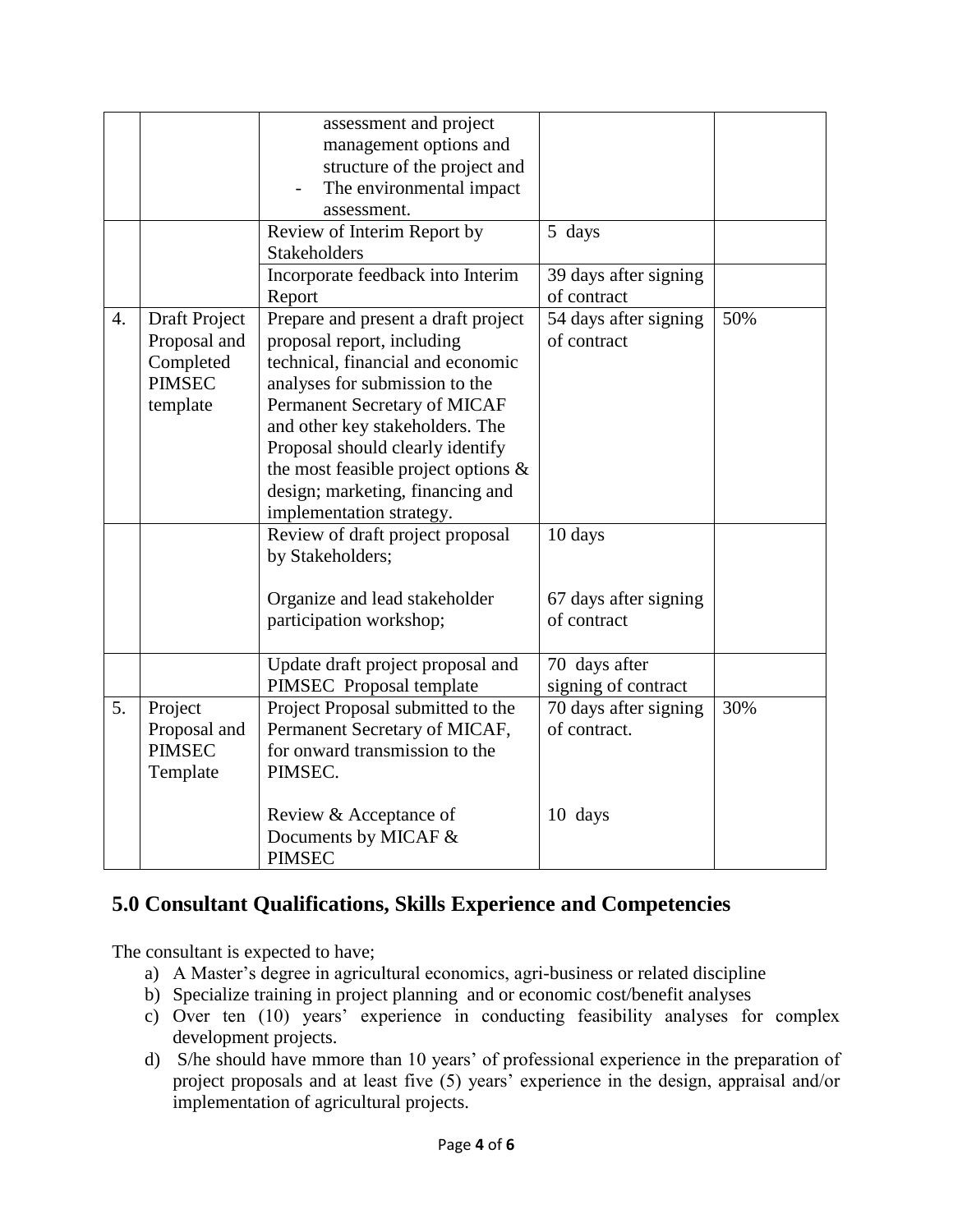- e) Other expected qualifications are outlined below:
	- i) More than 5 years' of experience in conducting *cost/benefit analyses*
	- ii) More than 5 years' of experience in conducting *economic and social impact assessment;*
	- iii) More than 5 years' of experience in conducting *risk management analyses*
	- iv) More than 5 years' of experience in conducting *environmental impact assessment;*

#### **6.0 Management and Reporting Structure**

The consultant will report to the Permanent Secretary or his designee in the Ministry of Industry, Commerce, Agriculture and Fisheries and will be supervised by the Principal Director Planning and Policy Division. The consultant will also work closely with a coordinating mechanism led by MICAF and will include: AIC, NIC, ALMD, WRA, RADA and NEPA.

## **7.0 Methodology**

For this purpose, the consultant will also have to obtain disaggregated data, review relevant literature (including studies, reports and surveys), interview stakeholders, conduct workshops and undertake field visits both in Kingston and St. Elizabeth. The assessment must abide by the principles of impartiality, objectivity, independence, credibility and usefulness.

#### **8.0 Location and Support**

The Consultant will be required to have his/her own work station, but will have access to the relevant documentation within MICAF that will be required to execute the scope of work.

## **9.0 Type of Consultancy**

Individual consultant; local competitive bidding

## **10.0 Type of Contract**

Fixed price, lump sum

#### **11.0 Commencement Date and Period of Execution**

The consultancy shall be for a period of eighty working days, using a five (5) day work week. The level of effort expected, is fifty (50) working days,

#### **12.0 Method of Payment (to be negotiated)**

The consultant will be paid 20% of the total cost after delivery and acceptance of inception report, 50% of the total cost after both the delivery and acceptance of a satisfactory draft project proposal based on the TOR and 30 % of the final cost after all deliverables are met.